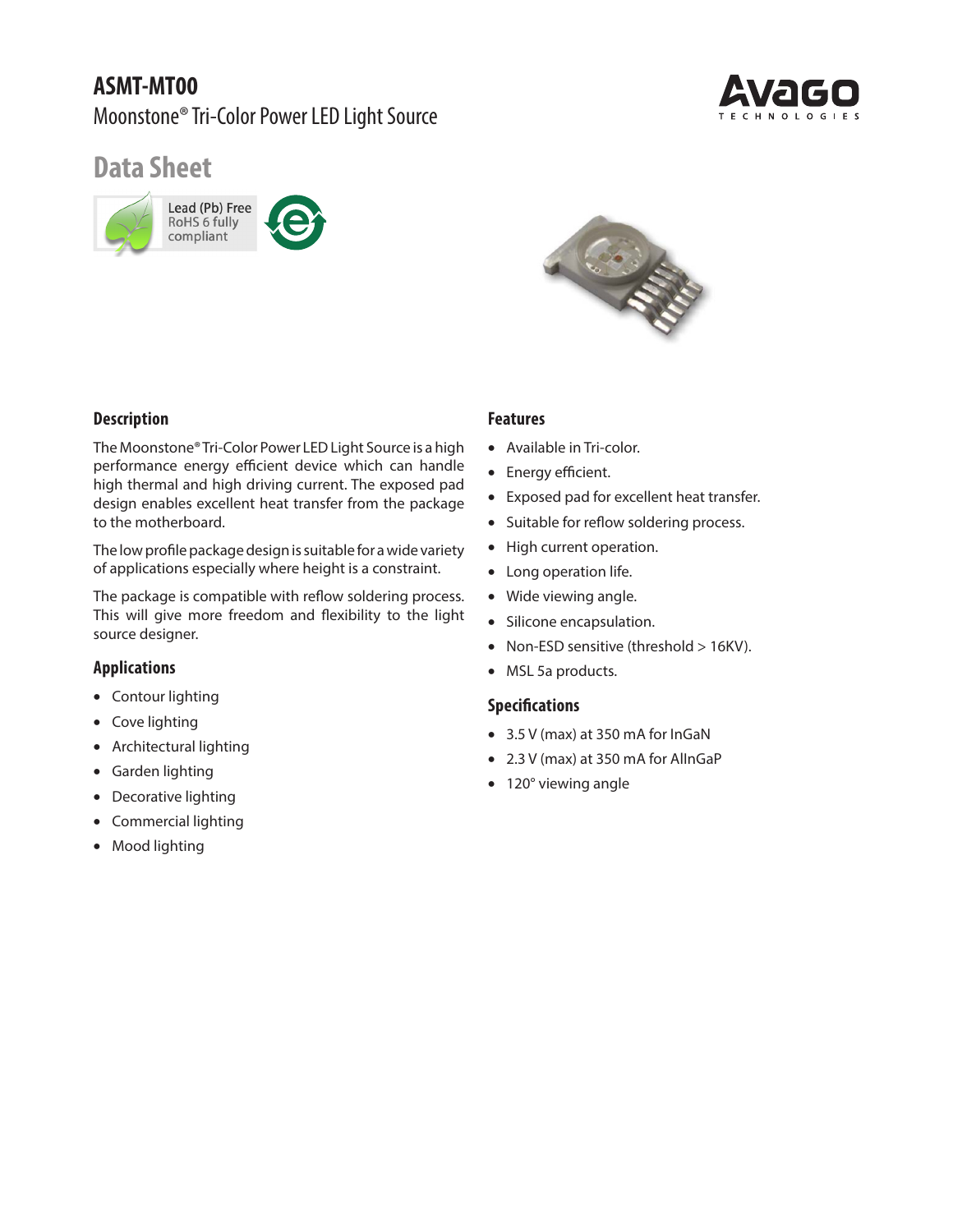## **Package Dimensions**



#### Notes:

1. All dimensions in millimeters.

2. Tolerance is  $\pm 0.1$  mm unless otherwise specified.

3. Metal slug is connected to the anode of Red.

|                    |       | Luminous Flux, $\Phi$ <sub>V</sub> [1,2] (lm) |      | <b>Test Current</b> |      |                        |
|--------------------|-------|-----------------------------------------------|------|---------------------|------|------------------------|
| <b>Part Number</b> | Color | Min.                                          | Typ. | Max.                | (mA) | <b>Dice Technology</b> |
| ASMT-MT00          | Red   | 33.0                                          | 40.0 | 56.0                | 350  | AllnGaP                |
|                    | Green | 73.0                                          | 85.0 | 124.0               |      | InGaN                  |
|                    | Blue  | 9.0                                           | 13.0 | 19.5                |      | InGaN                  |

## **Device Selection Guide (T<sub>i</sub> = 25°C)**

Notes:

1.  $\Phi$ <sub>V</sub> is the total luminous flux output as measured with an integrating sphere at 25ms mono pulse condition.

2. Flux tolerance is  $\pm 10\%$ .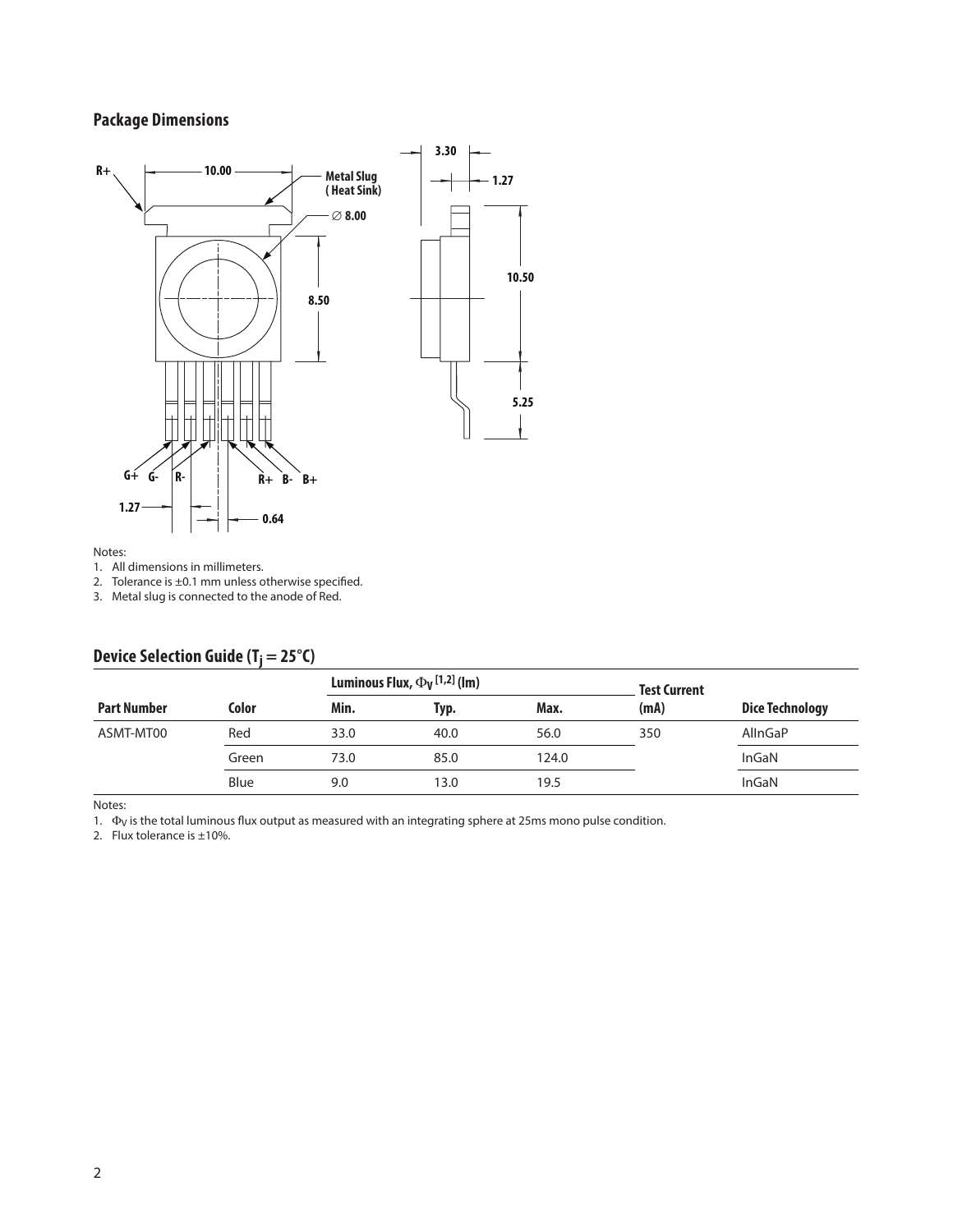### **Part Numbering System**



Note:

1. Please refer to Page 6 for selection details.

#### **Absolute Maximum Ratings**

| <b>Parameter</b>                                 | <b>AllnGaP</b>  | InGaN               | <b>Units</b> |
|--------------------------------------------------|-----------------|---------------------|--------------|
| DC Forward Current <sup>[1]</sup>                | 350             | 350                 | mA           |
| Peak Pulsing Current <sup>[2]</sup>              | 1000            | 1000                | mA           |
| Power Dissipation                                | 805             | 1225                | mW           |
| <b>LED Junction Temperature</b>                  | 125             | 125                 | °C           |
| Operating Metal Slug Temperature Range at 350 mA | $-40$ to $+105$ | $-40$ to $+105$     | °C           |
| Storage Temperature Range                        | $-40$ to $+120$ | $-40$ to $+120$     | °C           |
| Soldering Temperature                            |                 | Refer to Figure. 10 |              |

Note:

1. Derate linearly based on Figure. 7 for InGaN and Figure. 8 for AlInGaP.

2. Pulse condition duty factor = 10 %, Frequency = 1 kHz.

#### Optical Characteristics at 350 mA (T<sub>J</sub> = 25°C)

|                    |       | Peak Wavelength,<br>$\lambda_{\rm PEAK}$ (nm) | <b>Dominant Wavelength,</b><br>$\lambda_{\mathbf{D}}$ [1] (nm) | <b>Viewing Angle,</b><br>$2\theta_{\frac{1}{2}}$ [2] (°) | <b>Luminous Efficiency</b><br>$(\text{Im}/\text{W})$ |
|--------------------|-------|-----------------------------------------------|----------------------------------------------------------------|----------------------------------------------------------|------------------------------------------------------|
| <b>Part Number</b> | Color | Typ.                                          | Typ.                                                           | Typ.                                                     | Typ.                                                 |
| ASMT-MT00          | Red   | 635                                           | 625                                                            | 120                                                      | 54                                                   |
|                    | Green | 519                                           | 525                                                            | 120                                                      | 76                                                   |
|                    | Blue  | 454                                           | 460                                                            | 120                                                      | 12                                                   |

Notes:

1. The dominant wavelength,  $\lambda_D$ , is derived from the CIE Chromaticity Diagram and represents the color of the device.

2.  $\theta$ <sup>1</sup>/<sub>2</sub> is the off-axis angle where the luminous intensity is <sup>1</sup>/<sub>2</sub> the peak intensity.

|                  | <b>Forward Voltage,</b><br>$V_F$ (Volts) at $I_F = 350$ mA |      |      | <b>Reverse Voltage,</b> | <b>Thermal Resistance,</b><br>$R\Theta_{j\text{-ms}}$ (°C/W) [2] |
|------------------|------------------------------------------------------------|------|------|-------------------------|------------------------------------------------------------------|
| <b>Dice Type</b> | Min.                                                       | Typ. | Max. | $V_R$ [1]               | Typ.                                                             |
| AllnGaP          |                                                            | 2.1  | 2.3  | Not recommended         | 23                                                               |
| InGaN            | 2.8                                                        |      | 3.5  |                         | 20                                                               |

#### Electrical Characteristic at 350 mA (T<sub>J</sub> = 25<sup>°</sup>C)

Notes:

1. Not designed for reverse bias operation.

2. Rθj-ms is Thermal Resistance from LED junction to metal slug. All 3 colors are lighted up at once during measurement.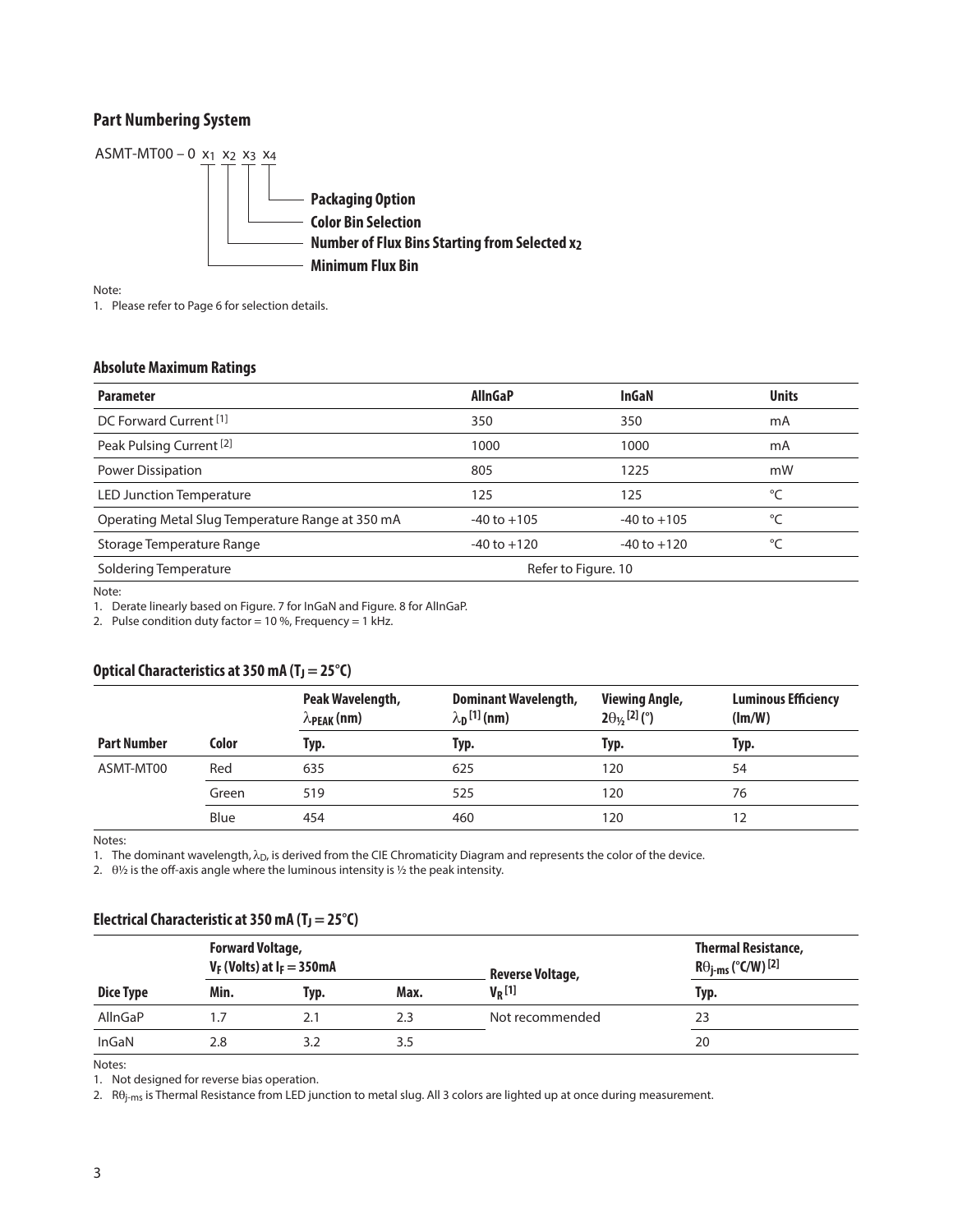



**Figure 1. Relative Intensity vs. Wavelength. Figure 2. Relative Luminous Flux vs. Mono Pulse Current.**









**Figure 5. Forward Voltage Shift vs. Junction Temperature. Figure 6. Relative Light Output vs. Junction Temperature.**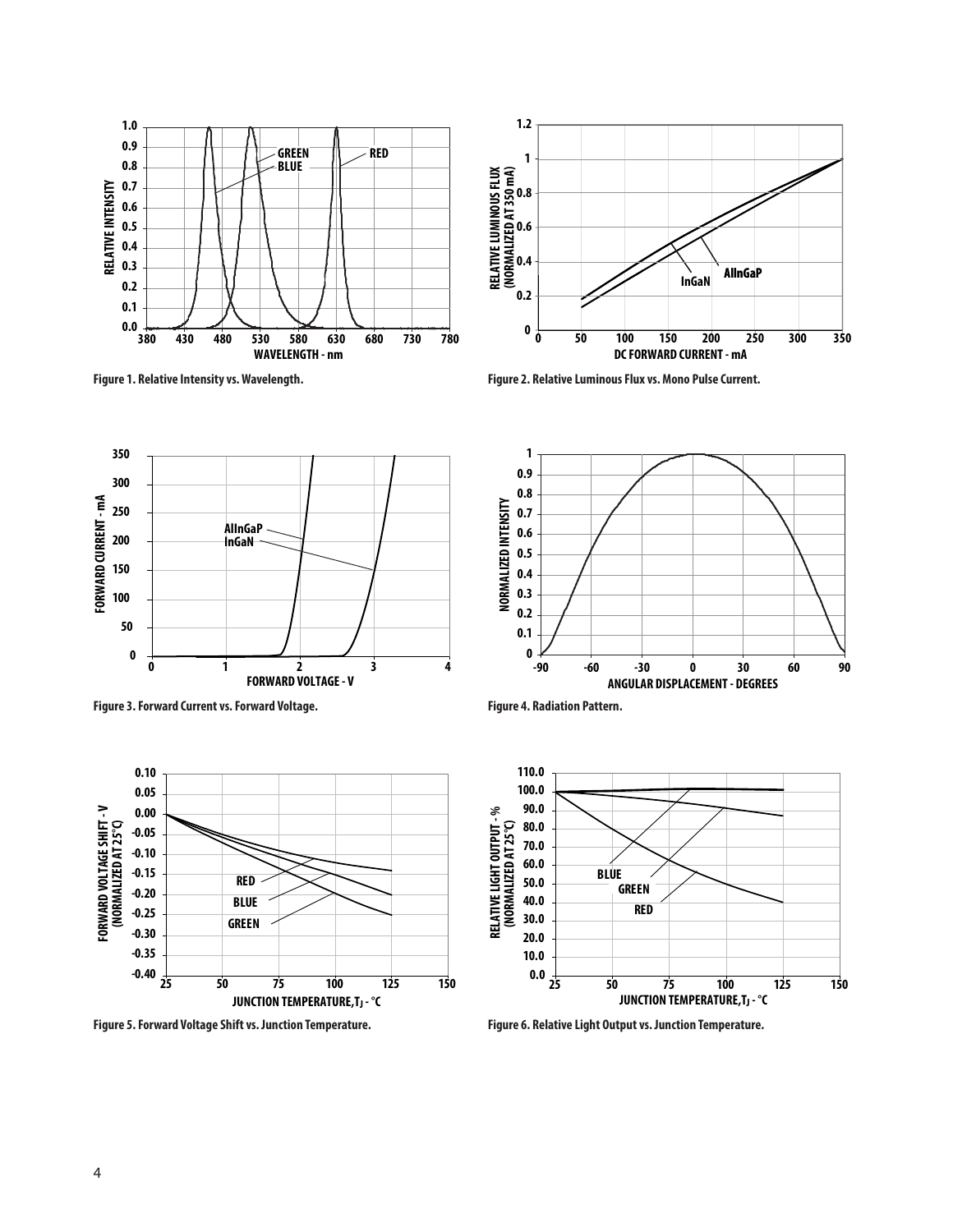

**Figure 7. Maximum Forward Current vs. Ambient Temperature for InGaN.**  Derated based on T<sub>JMAX</sub> = 125°C,  $R\Theta_{J-A}$  = 30°C/W, 40°C/W and 50°C/W.



**Figure 9. Maximum Forward Current vs. Metal Slug Temperature. Derated based on TJMAX = 125°C, R**θ**J-MS = 20°C/W for InGaN and R**θ**J-MS = 23°C/W for AlInGaP.**







**Figure 8. Maximum Forward Current vs. Ambient Temperature for AlInGaP.**  Derated based on T<sub>JMAX</sub> = 125°C,  $R\Theta_{J-A}$  = 30°C/W, 40°C/W and 50°C/W.



Figure 10. Recommended Reflow Soldering <sup>[1]</sup>. *Commended soldering land pattern. industern.* 

Note:

For detail information on reflow soldering of Avago surface mount LEDs, do refer to Avago Application Note AN1060 Surface Mounting SMT LED Indicator Components.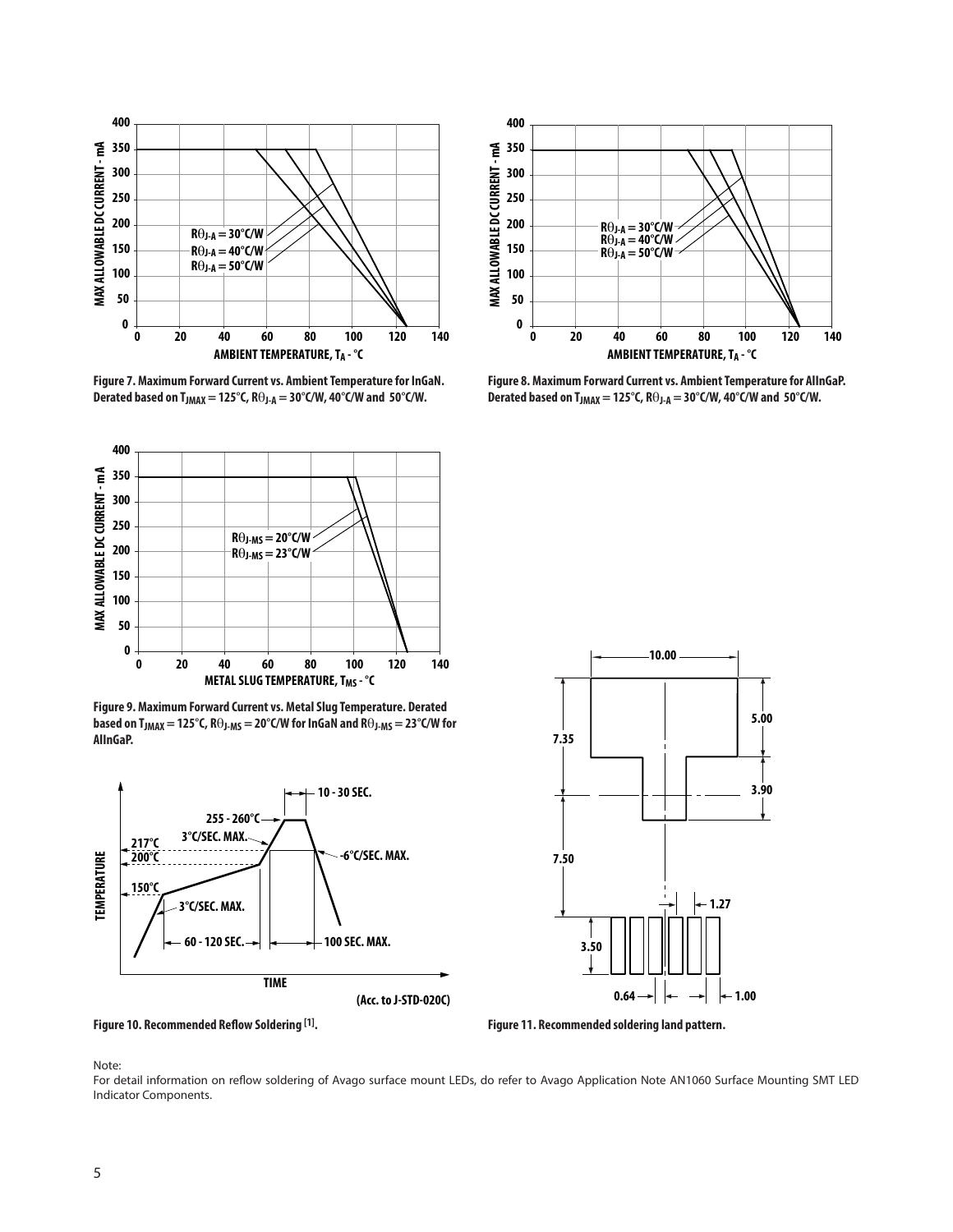#### **Option Selection Details**

## **ASMT-MT00 – 0 x1 x2 x3 x4**

- $x_1$  Minimum Flux Bin
- $x_2$  Number of Flux Bins Starting from Selected  $x_1$
- x3 Color Bin Selection
- x4 Packaging Option

#### **Flux Bin Selection [x<sub>1</sub>, x<sub>2</sub>]**

Individual reel will contain part from 1 bin only.

|            | <b>Minimum Flux Bin</b>  |             |  |
|------------|--------------------------|-------------|--|
| <b>Red</b> | Green                    | <b>Blue</b> |  |
|            | <b>Full Distribution</b> |             |  |
| ᆸ          |                          |             |  |

|                | Number of Flux Bins Starting from Selected x1 |       |             |  |
|----------------|-----------------------------------------------|-------|-------------|--|
| X <sub>2</sub> | <b>Red</b>                                    | Green | <b>Blue</b> |  |
|                | <b>Full Distribution</b>                      |       |             |  |
|                |                                               |       |             |  |
| R              |                                               |       |             |  |
|                |                                               |       |             |  |

|               | Luminous Flux (lm) at $I_F = 350$ mA |       |
|---------------|--------------------------------------|-------|
| <b>Bin ID</b> | Min.                                 | Max.  |
| Α             | 5.5                                  | 7.0   |
| B             | 7.0                                  | 9.0   |
| $\mathsf{C}$  | 9.0                                  | 11.5  |
| D             | 11.5                                 | 15.0  |
| Ε             | 15.0                                 | 19.5  |
| F             | 19.5                                 | 25.5  |
| G             | 25.5                                 | 33.0  |
| Н             | 33.0                                 | 43.0  |
| $\mathbf{I}$  | 43.0                                 | 56.0  |
| Κ             | 56.0                                 | 73.0  |
| L             | 73.0                                 | 95.0  |
| M             | 95.0                                 | 124.0 |

Tolerance for each bin limits is  $\pm 10\%$ 

### **Color Bin Selection [x3]**

Individual reel will contain part from 1 bin only.

|          | <b>Color Bin Combination</b> |               |               |
|----------|------------------------------|---------------|---------------|
| Xз       | Red                          | Green         | Blue          |
| $\Omega$ | <b>Full Distribution</b>     | A. B. C and D | A, B, C and D |

#### **Color Bin Limit**

**Flux Bin Limit** 

| Color | <b>Bin ID</b>            | Min.  | Max.  |
|-------|--------------------------|-------|-------|
| Red   | <b>Full Distribution</b> | 620.0 | 635.0 |
| Green | A                        | 515.0 | 520.0 |
|       | B                        | 520.0 | 525.0 |
|       | C                        | 525.0 | 530.0 |
|       | D                        | 530.0 | 535.0 |
| Blue  | Α                        | 455.0 | 460.0 |
|       | B                        | 460.0 | 465.0 |
|       | C                        | 465.0 | 470.0 |
|       | D                        | 470.0 | 475.0 |
|       |                          |       |       |

Tolerance: ±1 nm

#### **Example**

ASMT-MT00-00001

- $X_1 = 0$  Full Distribution
- $X_2 = 0$  Full Distribution
- $X_3 = 0$  Red (Full Distribution), Green (A, B, C and D), Blue (A, B, C and D)
- $X_4 = 1 -$  Tape and Reel Option

#### **Packaging Option [x4]**

| Selection | <b>Option</b> |
|-----------|---------------|
|           | Tape and Reel |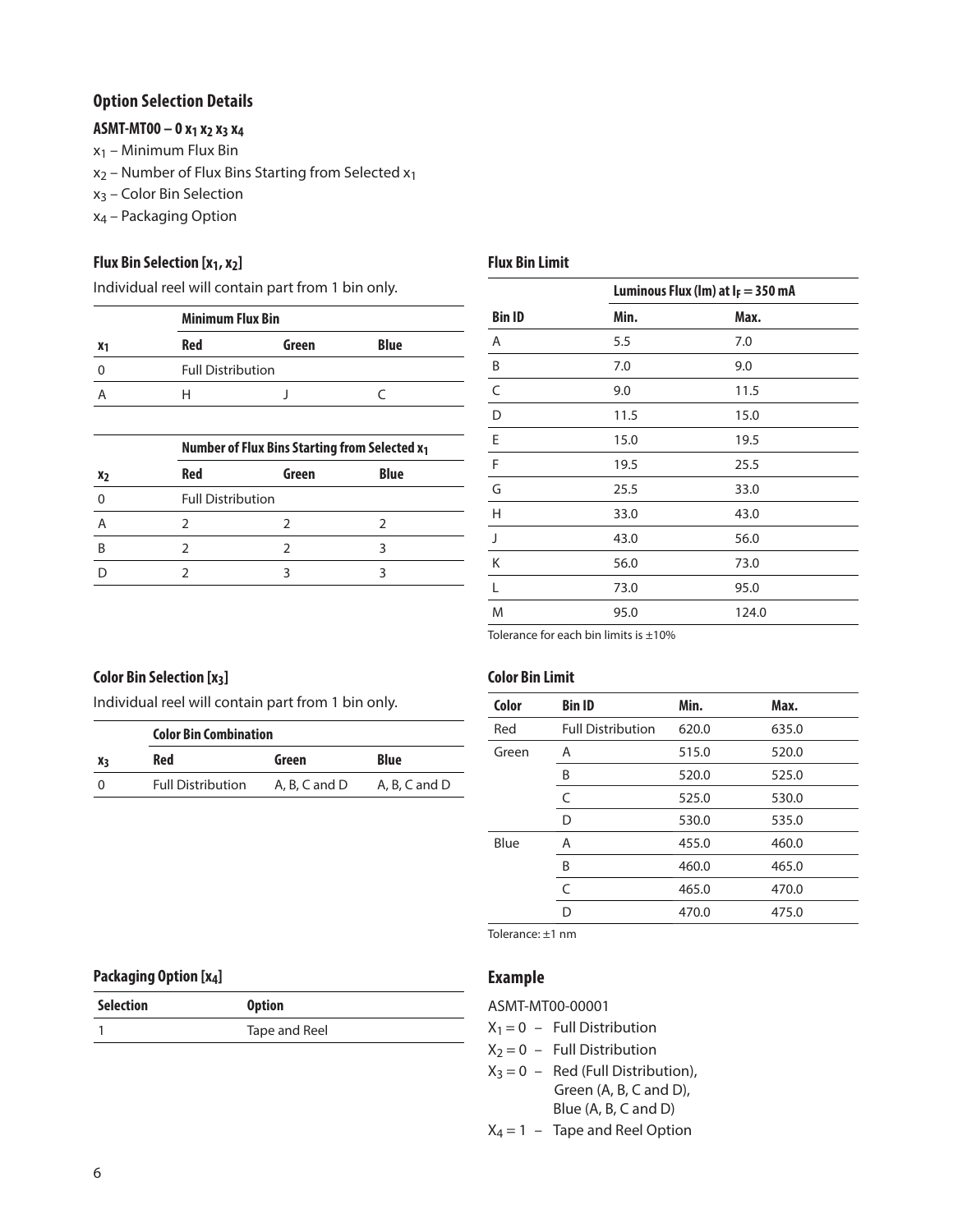## **CIE 1931 Chromaticity Diagram**



**Figure 12. CIE 1931 Chromaticity Diagram.**

## **Tape and Reel – Option 1**



| Dim            | Value            |
|----------------|------------------|
| A <sub>0</sub> | $8.80 + 0.10$    |
| $B_0$          | $16.45 \pm 0.10$ |
| K٥             | $3.60 \pm 0.1$   |
| F              | $1.75 + 0.10$    |
| F              | $11.50 \pm 0.10$ |
| W              | $24.0 \pm 0.10$  |
| P              | $16.0 + 0.10$    |
| Q'ty/Reel      | 250 units        |

**Ko**

**Bo**

All dimensions in mm.

**Figure 13. Carrier tape dimensions.**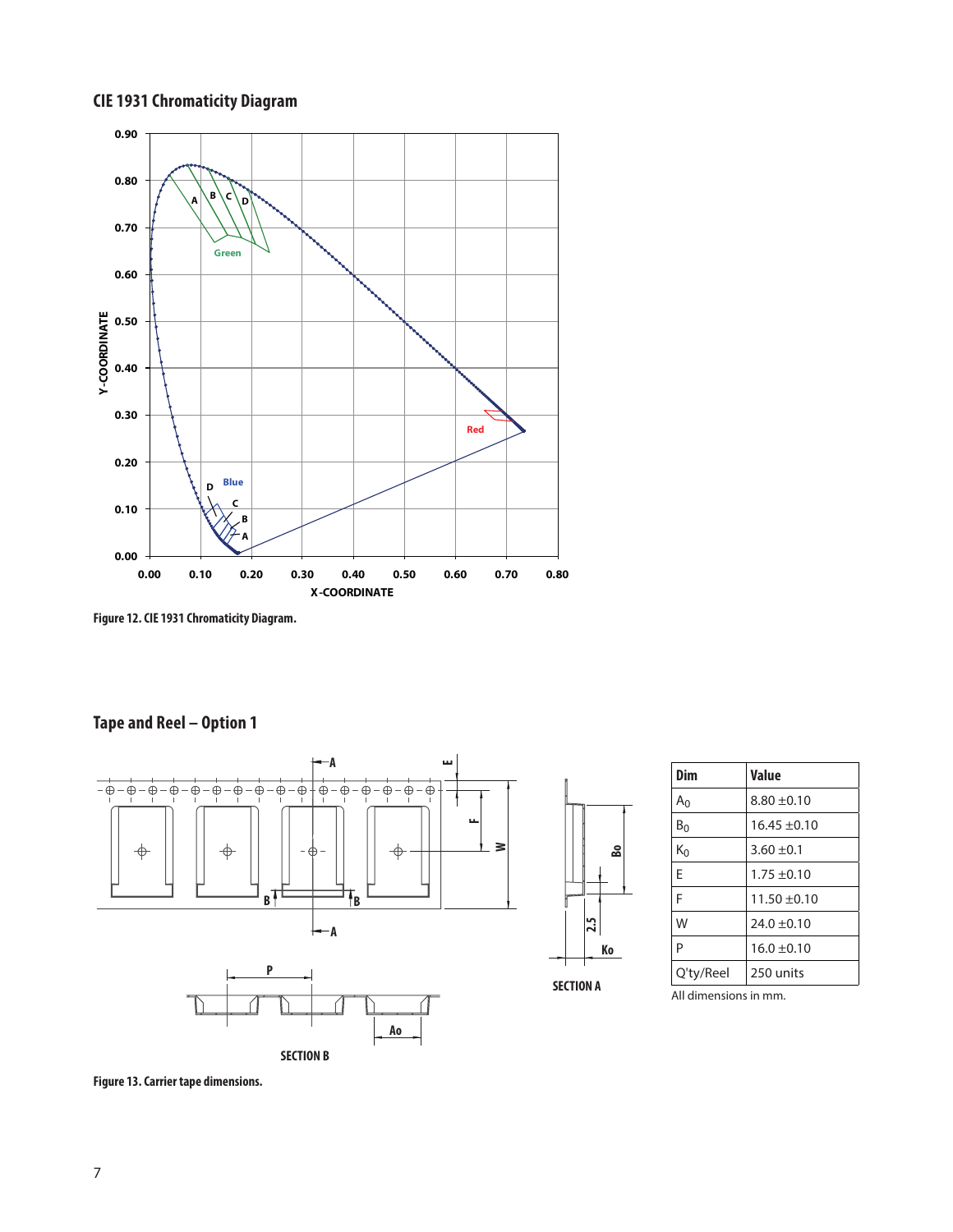

Figure 14. Carrier tape leader and trailer dimensions.<br>.



**Figure 15. Reel dimensions.**